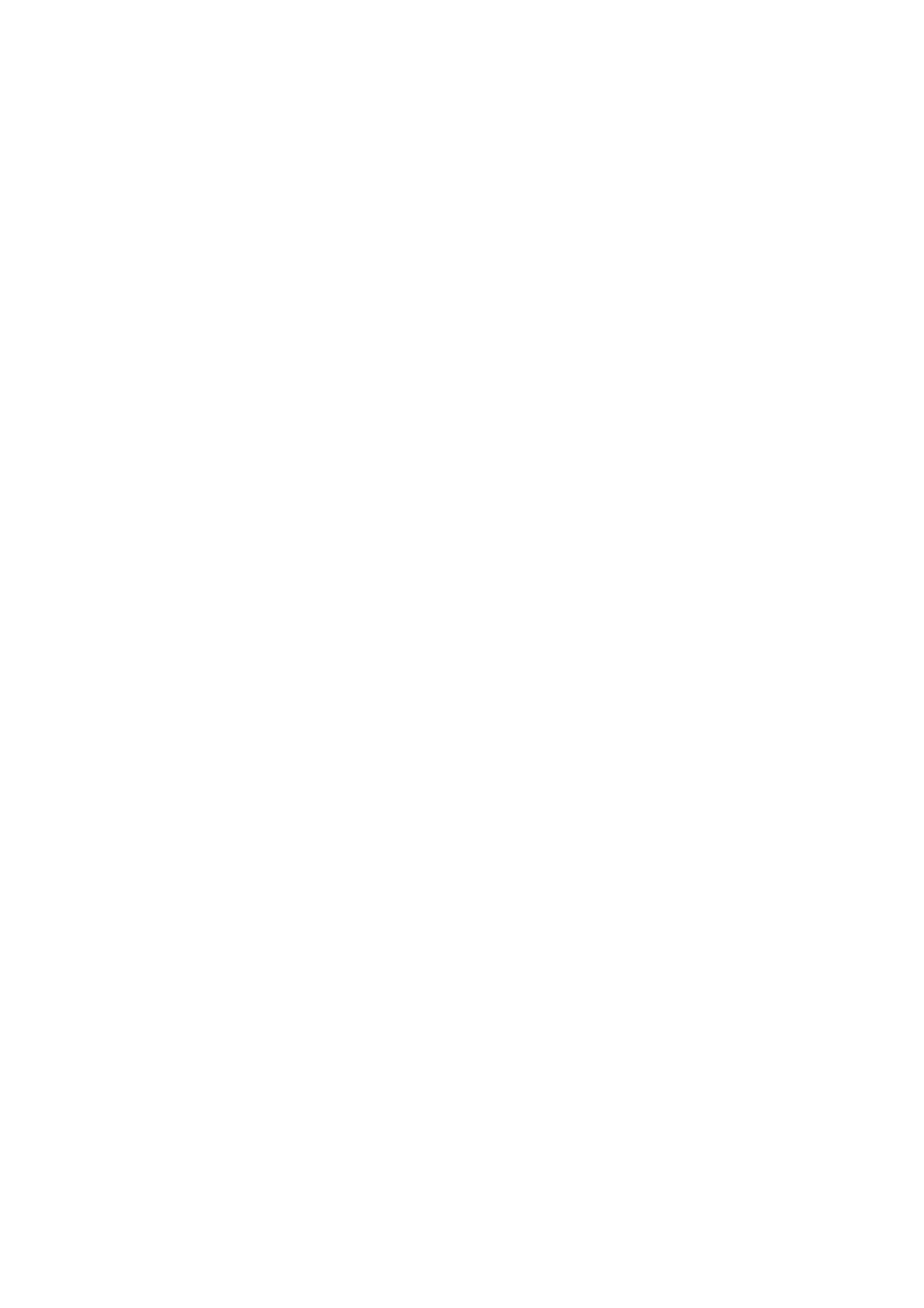#### Anatomy of a modern credit crisis

The credit crisis of 2007 has been caused by multiple risk management failures by supervisors, individuals and financial institutions. It has been driven by a rapid increase in leverage at both the household and financial intermediary level, amplified by the development of credit derivatives. The dynamics of Value at Risk have been critical for both the upswing and downswing. Excess demand for high quality assets weakened market discipline in a lightly regulated environment. This paper discusses these mechanisms, the policy responses so far, and the likely implications for future policy and regulation.

Credit crises are all similar. A long period of credit expansion, typically triggered by a financial liberalization or innovation, eventually leads to the buildup of imbalances that break at the weakest link. The events of the last few years played out according to this scenario: after a few years of rapid credit and asset price inflation were imbalances accumulated in several areas, global interest rates finally rose as a result of an increase in inflationary pressures and a shift in the asset allocation strategies of the saving countries, mainly Asian emerging markets (once their desired level of reserves had been achieved and started creating Sovereign Wealth Funds). This triggered the unfolding of the global imbalances. Unfortunately, the expansion in credit had not been done under safe and sound criteria and, once it become clear that the quality of credit growth had been dismal, the global credit bubble burst at its weakest link, the credit derivative architecture. *1 Introduction*

> What makes this crisis different is the speed and violence of the correction, fostered by the prominence of credit derivatives. Prior credit crises unfolded in slow motion, as banks slowly recognized the deterioration of the quality of their portfolios and slowly took remedial measures. Prior credit crises were typically measured in years. This credit crisis, however, is happening at very fast speed, for three reasons. First, the weak assets, mortgages, are not in the balance sheet of the banks but rather in the hands of market participants in the form of asset backed securities. These asset backed securities have market prices, and thus the repricing has happened in an almost instantaneous form. Second, this crisis has been caused by a very sharp increase in leverage at both the household and financial institution level, amplified by the development of structured credit. The ensuing deleveraging process has been as sharp as the buildup. Third, structured credit has been both at the heart of the leverage buildup and at the core of the process of insuring this leverage buildup, generating dynamics similar to those of portfolio insurance. The combination of these three factors has been a very fast process of marking down of asset values, reduction of leverage, and asset sales.

> The importance of the portfolio insurance dynamics (gamma selling in technical terms), triggered as the institutions who had sold credit default swaps as insurance devices had to hedge their positions once the credit bubble burst, cannot be underestimated. Because financial institutions had kept these positions unhedged, their "true" leverage was much higher than understood and the ensuing firesale of assets turned out to be very violent.

> The implications for policy of this episode are important. It is clear that monetary policy, by itself, is not able to contain asset bubbles or its aftermath. In other words, leaning against the wind does not work. And it shouldn't, because that would imply using one instrument, interest rates, for two tasks. Overall, policy markers should aim at stabilizing risk over the cycle, and this should be achieved by a combination of monetary policy and activist macroprudential policy. As this episode is showing, macroprudential and liquidity policies try to introduce risk in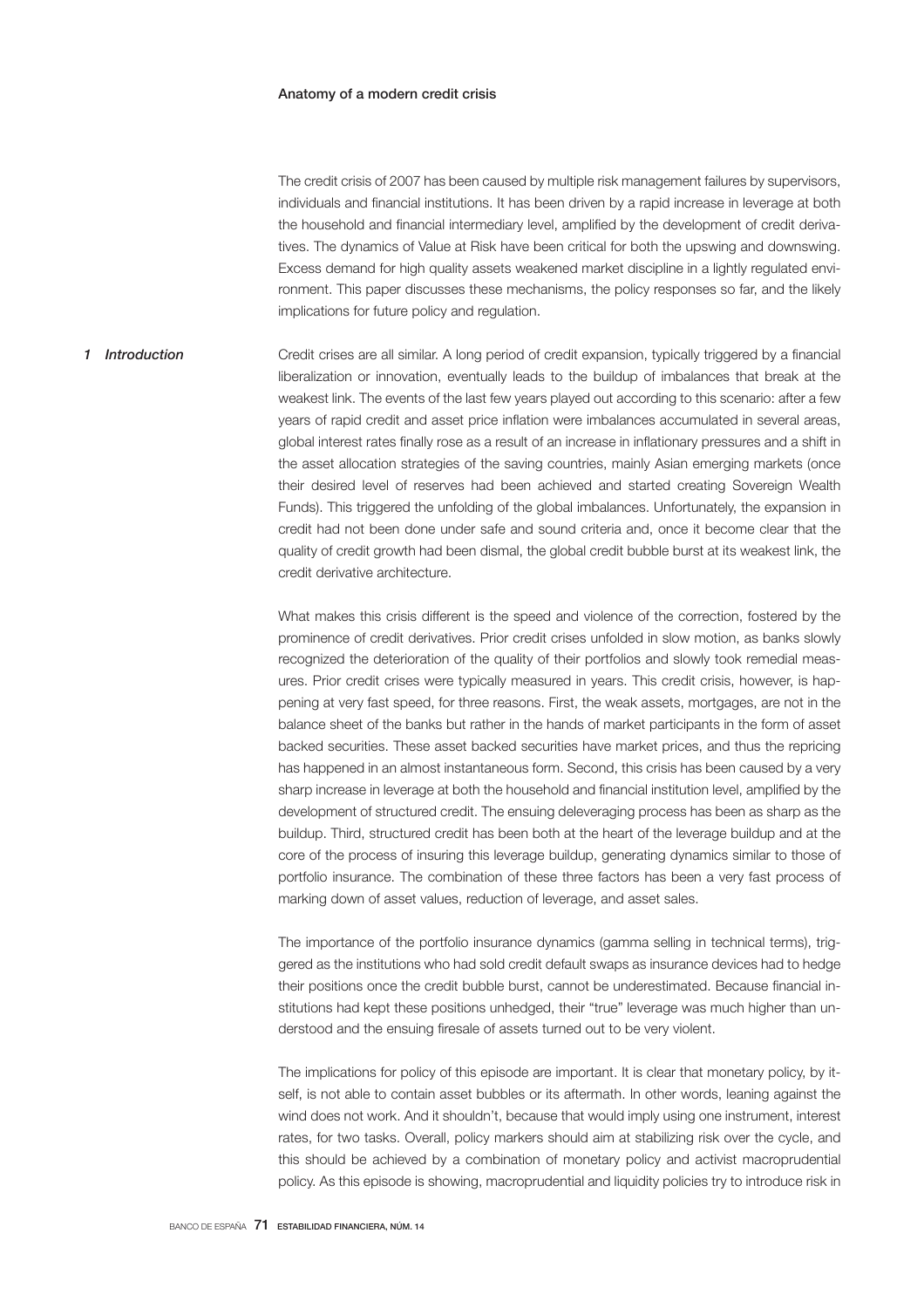the system when market participants become extremely risk averse. Symmetry requires that these same policies, not interest rates, remove some risk form the system at times of extreme risk seeking behavior.

In the rest of this paper we discuss in detail the building blocks of this credit bubble, the diverging responses by the authorities, and the policy implications.

The credit bubble was underpinned by an (ex-post) excessive increase in leverage in two critical sectors: at the household level – fueled by strong house price increases and the rapid development of subprime mortgages – and at the banking sector level – fueled by rising asset prices and very low volatility levels. This leverage boost was amplified by the development of credit derivatives. At the heart of this process is the central role of Value at Risk as a risk management technique. As these elements started to play in reverse a double process of liquidation (foreclosures and asset sales) increased counterparty risk and sparked a vicious financial accelerator circle. We discuss all of these dynamics in turn. *2 The building blocks of the credit bubble: a double leverage shock*

2.1 THE INCREASE IN HOUSEHOLD LEVERAGE: THE EVOLUTION OF THE US HOUSING MARKET AND THE EMERGENCE OF THE SUBPRIME PHENOMENON

The expansion of the US housing market followed the standard stages of a bubble. The initial surge was based on some fundamental factors, such as low interest rates, immigration and an increased desire to invest in housing as a store of value. Technological improvements in mortgage markets, such as better assessment and management of risks due to massive computing improvements, facilitated this expansion. After a few years, the expansion matured, speculation increased (recall the famous "pockets of froth" described by Alan Greenspan in 2005 and the multiples anecdotes of day trading with apartments and condos in Florida) and both activity and prices deviated from fundamentals. The last stages become a bubble, with the phenomenon of subprime mortgages and the weakening of underwriting standards at the heart of the final acceleration.

In fact, the US housing market experienced a period of buoyancy that accelerated after 2004. Real house prices grew by almost 35% in 2000-05 – a rate of growth more than double any five year period in the last decades. This very rapid pace of house price appreciation quickly generated an incentive for borrowers to very rapidly refinance their mortgages, in order to extract some equity and/or to improve the terms of their borrowing. Thus products designed to match this demand were developed, such as 2/28s ARMs, "interest only" ARMs, ARMs with teaser rates and option ARMs. Mortgage brokers, outside the supervisory control of the federal authorities, became leaders in this area – in 2005-06 they accounted for over 50 percent of new mortgage issuance – and underwriting standards quickly deteriorated. These products became increasingly popular with subprime and Alt-A (lower quality) borrowers because they required less documentation (or, in some case, no documentation at all, the now infamous "liar loans" and NINJA – no income, jobs or assets – loans), thus allowing for bigger purchases<sup>1</sup>. The result was an increase in the leverage of the household sector as debt/income and loan to value ratios rose, on the heels of an already highly leveraged consumer with a barely positive savings rate<sup>2</sup>.

For as long as house prices continued to raise the refinancing dynamic could continue and, despite their higher risk, mortgage delinquency rates stayed low ( since about 2/3 of subprime

<sup>1.</sup> Alt-A loans are loans issued to borrowers with good credit but which do not meet the definition of prime or conforming. Often they are issued to borrowers with limited or no income or asset verification and have high loan to value ratios. 2. The increase in leverage was stark. A few statistics to illustrate: the combined loan to value rose from 80 percent in 2001 to 90 percent in 2006; 100 percent financing rose from 3 percent in 2001 to over 30 percent in 2006; limited documentation loans rose from 25 percent in 2001 to 45 percent in 2006; 100 percent financing and limited doc rose from 1 to 15 percent.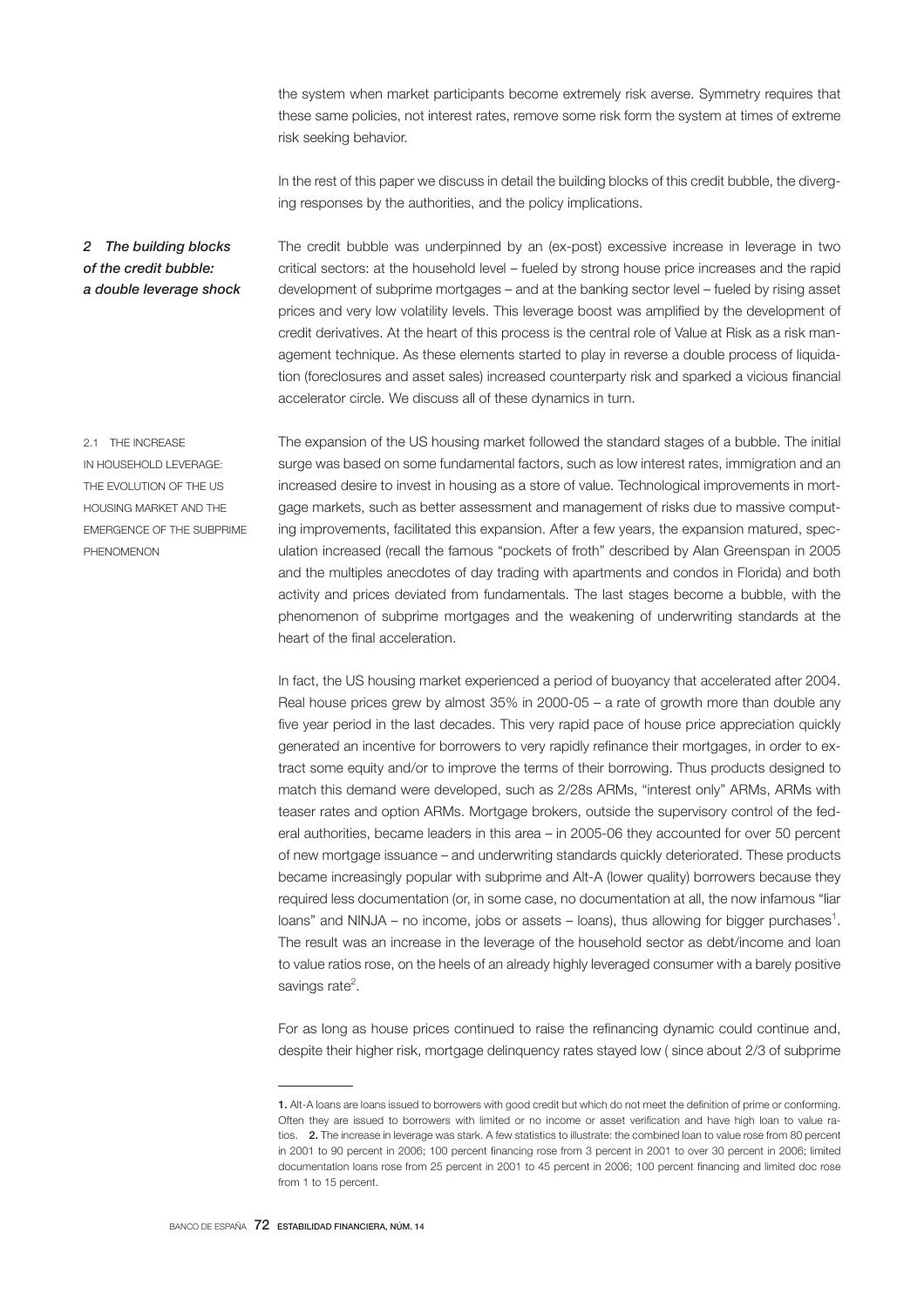### A TYPICAL 2005 SUBPRIME LOAN TABLE 1

|                                           | YFAR 1  | YFAR 3  |
|-------------------------------------------|---------|---------|
| Interest Rate                             | 7.95%   | 10.44%  |
| Payment                                   | \$1,480 | \$1,841 |
| Mortgage Payment as share of gross income | 48%     | 56%     |
|                                           |         |         |

SOURCE: International Strategy and Investment.

loans were refinanced in the first two years, the reset shock did not apply). This process accelerated in 2004-05, when the subprime phenomenon evolved rapidly – subprime and Alt-A represented about 40 percent of total mortgage origination in 2005 – and became the key factor for final leg up in US house prices as lenders reached lower in the credit distribution, leading to a sharp increase in homeownership, especially among the young – homeownership rose from about 64 percent in 1990-94 to almost 70 percent in 2004.

The critical issue is that this process was sustainable only as long as home prices continue to increase because the financial burden that these loans imposed on borrowers was very high. Table 1 shows a typical subprime loan, a 2/28 ARM, and demonstrates that if the loan cannot be refinanced after two years because home prices have stop increasing, then the payment increases by 30 percent and represents over 50 percent of income. In other words, households were leveraging their balance sheet hoping that future payments would be lower than expected, de facto basing their borrowing decisions on the conditions of the first two years of the loan – thus increasing, knowingly or not, their leverage. No wonder that housing valuations rose well above historical averages: the percentage of average disposable income required to service the mortgage on an averaged price home rose from about 15 percent in the 1990s to well above 20 percent in 2004. With so much leverage, it is not surprising that delinquencies of the 2006 subprime vintage have already exceeded the levels of the 2000 mortgage vintage, the worst performing of recent years.

2.2 THE INCREASE IN BANKS LEVERAGE. SECURITIZATION, CREDIT RISK TRANSFER, AND THE PROCYLICALITY OF LEVERAGE

Securitization improved the risk management of the financial sector, but it also allowed to leverage up and spread the US housing boom. Securitization (repackage assets to sell to liberate capital for further intermediation) and credit risk transfer techniques (separate and repackage the different risk characteristics of assets to improve and diversify risk exposures) changed the way the banking sector operates, moving from a traditional model of "originate and hold" (loans were originated by banks and kept in the balance sheets) to "originate to distribute" (loans are originated by banks and quickly sold to market participants). Very quickly an important portion of the lending business became a volume business, where proper valuation of risk became secondary to rapid volume, and thus fee income, generation.

Highly profitable fees from the securitization business boosted the supply of credit derivatives, which was met by an increased global appetite for credit risk exposure, thus leading to the rapid expansion of the global credit derivatives markets. Asset backed securities slowly moved from mortgages into credit cards, commercial paper and corporate loans, and the process of credit risks transfer exploded<sup>3</sup>. Being standardized products, credit derivatives were considered as easy-to-understand, high yielding products [see Duffie (2007)].

<sup>3.</sup> According to the BIS, the notional value of OTC derivatives doubled between 2000-03 (100 to 200 trillion usd) and then again between 2004-07 (200-400 trillion).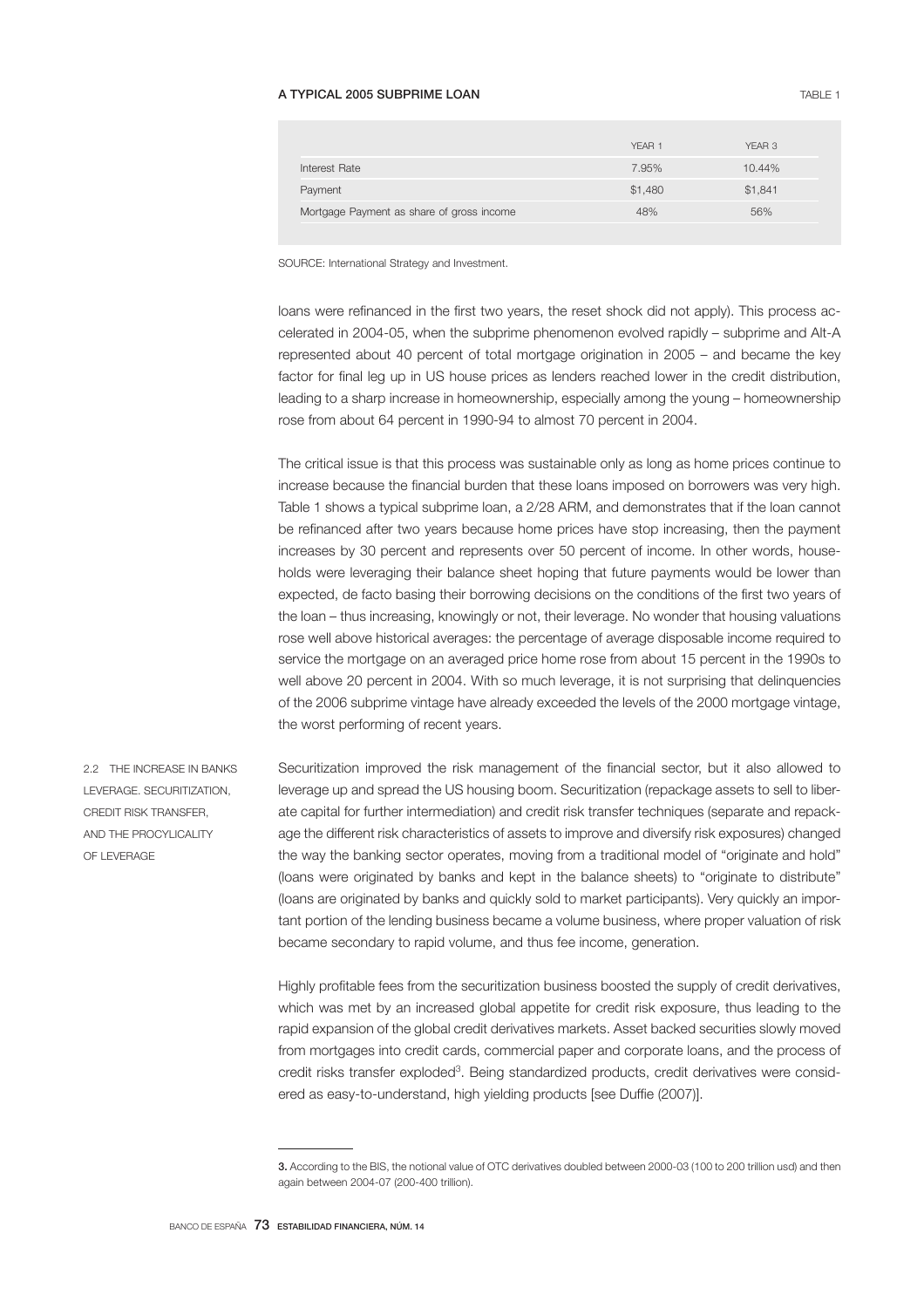The model of originate to distribute allowed originators to separate the fee income from the risk of the mortgage; in a standard principal-agent problem, this resulted in, at the margin, lower underwriting standards<sup>4</sup>. As it happens in almost every banking crisis, the source of the problem was lending based on collateral values, not on expected capacity to repay. The final result was an increase in system-wide risk. Focusing on volume, loan officers reached lower in the credit quality scale in order to generate more loans, while transferring the assessment of risks mostly to investors<sup>5</sup>. Anecdotal evidence suggests that banks issuing collateralized loan obligations (CLO) increased target loans by a significant amount – thus there was an important volume of loans that were made to sell. Securitization allowed for (ex-ante) lower cost of credit for individual banks and, in fact, banks who bought and sold loans had lower capital ratios. In addition, some of this risk was transferred outside the banking system to institutional investors, pension funds and finance companies. Thus, intermediation declined at bank level and increased at the investor level – who, however, is less willing to be a shock absorber in case of systemic stress. In addition, banks typically retained the equity tranche of structured products – which is illiquid and more vulnerable to macro performance and systemic events $^6$ . Thus, the end result was lower ex-ante risk at the individual institution level because of diversification, but similar or even higher systemic risk as the exposure to macro events that increased correlations increased and the capacity of the system to absorb systemic shocks declined.

As with any financial innovation, increased complexity and opacity were the byproduct of securitization and risk transfer, and investors became more reliant on rating agencies to assess risks. Through the repackaging process, as we explain below, a large share of subprime and risky assets were converted into leveraged AAA assets. Thus, the inherent risk of the financial system is expanded twice, first through the declining underwriting standards and then through the increase in leverage facilitated by complex securitization. The ultimate consequence of opacity and complexity is an increase in the total risk of the financial system.

In addition, the model of originate to distribute model is highly dependent on the existence of continuous liquidity – no demand for securitized loans, no loan growth – and thus banks had made themselves less liquid (see Chart 1). In the old model, banks were risk absorbers, during bad times they would hold the loans to maturity, having provisioned accordingly during good times. In the "originate to distribute" models the final holders of the loans are not risk absorbers, but risk managers – and if the risk increases they may just dispose if it. In the event of a negative shock demand for these products may just disappear, breaking down the system. In some sense, the new model is more resilient to small shocks where liquidity remains abundant but more fragile in the event of a large shock where liquidity vanishes – as a large part of intermediation is now performed by entities that are not shock absorbers but rather leveraged players.

The development of "originate to distribute" also enabled banks to stabilize their profitability – the focus shifted from interest rate spread and credit risks into more stable fee income, lead to less cyclical earnings and higher share prices, facilitating the leveraging of the balance sheet. Rising asset prices and historically low volatility allowed banks to increase their leverage while maintaining roughly stable levels of Value at Risk (VaR), thus resulting in procyclical increases in leverage (Chart 2). This allowed banks to profit from what essentially were "selling volatility"

<sup>4.</sup> An interesting fact is that loans at the 620-625 FICO score, which is the cut-off for securitization, have higher delinquency rates than the loans at the 615-620 FICO score, which could not be securitized. 5. Ashcraft and Schuermann (2008) discuss the problems of predatory lending, moral hazard and adverse selection associated with the securitization of subprime loans. 6. Banks keep the worst quality loans because there are expensive and less cost effective to sell [see Duffie (2007)].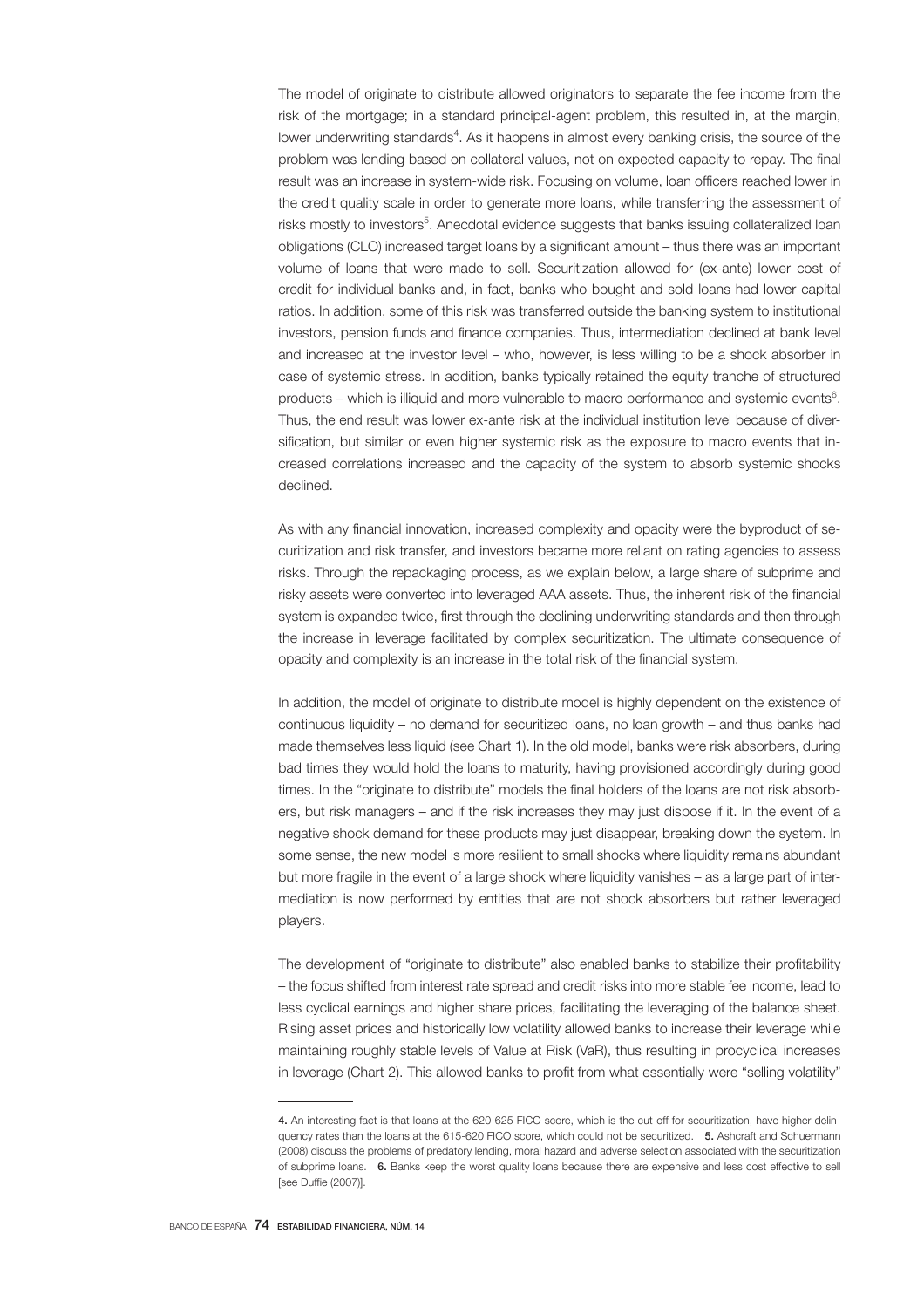### LOAN TO DEPOSIT RATIO OF COMMERCIAL BANKS **CHART 1** CHART 1



SOURCE: Federal Reserve.

strategies: origination and sale of complex credit derivatives products that generated high fees but that, when banks kept a portion of it, generated a covert high exposure to tail risks. This exposure to tail risk was not easily captured by standard VaR models because of the novelty of these products and the lack of time series to stress test portfolios, and thus leverage increased<sup>7</sup>.

Another development that contributed to the increase in leverage in the financial sector was the LBO boom. This was highly profitable, but involved two risks. On the one hand, credit quality deteriorated rapidly in the LBO market as demand rose. Higher leverage and weaker underwriting – with covenant lite and payment in kind toggles – pushed deals towards riskier companies and increased the riskiness of the loans. On the other hand, the LBO boom was financed mostly by leveraged loans, rather than by high yield bonds, sold through a syndication process and driven in part by the expansion of the CLO market. This increase in syndication contributed to the distribution of risks across market participants, but raised an important risk for the banking sector: the multi month process of syndication implies that banks have to provide bridge financing and/or underwrite the provision of the leverage loan. If market events make the deal unattractive during this "processing" period, the banks will then have to carry in their balance sheets highly leveraged loans that they were not counting on.

In any event, why did market discipline fail to price assets properly? The critical failure was that when market discipline is to be exerted by a new market where there is excess demand, market based discipline is bound to be suboptimal. In fact, there was abundant excess demand for structured credit products, as market participants were searching for yield in a low interest rate environment. Further, there was plenty of excess demand from emerging markets suffering from asset shortages to invest their excess reserves and oil proceeds and from private pension funds in need of higher yield to solve their demographic problems. In addition, declining deficits led to a decline in the stock of AAA sovereign bonds and CDOs were considered a better investment than corporate bonds because corporate bonds lose about 50% in case of default while CDOs were less exposed to the default of any of their component. Finally, a "need

<sup>7.</sup> The role of Value at Risk is critical. With rising asset values the value of capital increased and with lower volatility the VaR of a given position size declined. This double effect led to an increase in balance sheet sizes, as the chart shows.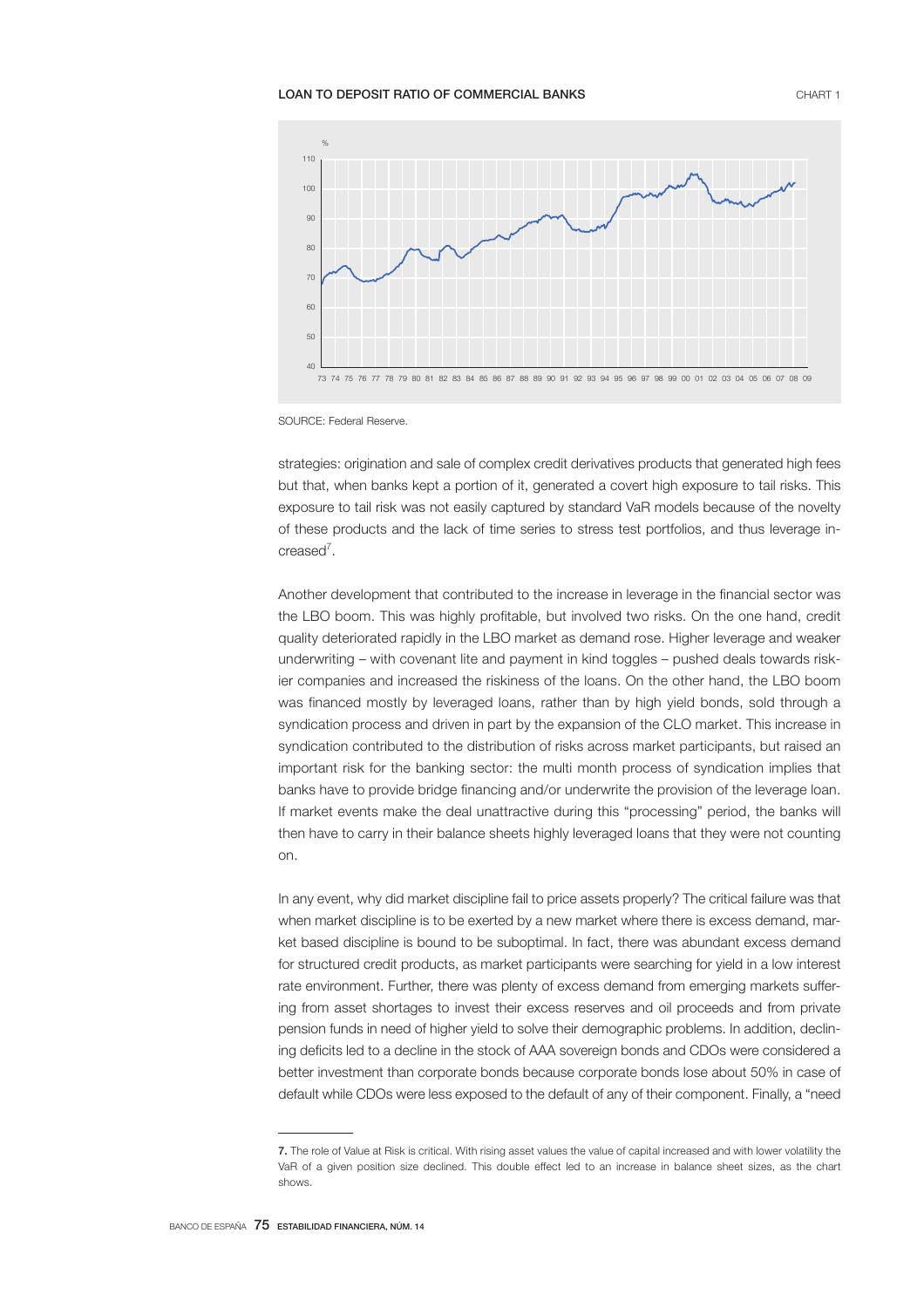#### LEVERAGE RATIO (a) vs. VaR (b) OF COMMERCIAL AND INVESTMENT BANKS CHART 2



SOURCE: SNL.

a. Tangible Assets/Tangible Equity.

b. Tangible Assets\*Volatility/Tangible Equity.

to be in that market" mentality was created for reputational reasons, which may explain why banks were both principal and agents and manage to suffer large losses $^{\rm 8}.$ 

2.3 CREDIT DERIVATIVES AND THE CURSE OF AAA RATINGS The role of rating agencies was critical for this credit expansion. At the heart of the credit expansion was the increasing ability of financial markets to handle and manipulate risks – to slice and dice risk and then redistribute it in a more efficient manner. The necessary element of this process is an increase in the complexity of the credit products, thus the development of the so called structured finance. The increased complexity created value by allowing for a more efficient evaluation and distribution of risks but, at the same time, reduced the ability of investors to properly evaluate their investments, and increases the role played by the rating agencies as delegated monitors. Thus, rating agencies became critical for the process of transformation of risk - anecdotal evidence shows that downgrades of structured finance products have a larger impact on prices than downgrades of bonds, suggesting that investors rely more on ratings for the monitoring and price discovery of these products.

Securitization implies that the loan originator will likely sell the loan to a third party. The third party will package the loan with others and sell the payment rights to investors in the form of Asset Backed Securities (ABS). For example, MBS are bonds whose payments are based on payments of a collection of individual mortgages. As payments are collected on the mortgages, these are passed through to the bond holders. Principal payments on the mortgages are used to pay down the principal on the bonds.

Securitization also involves the allocation of risk of the underlying loans to the investors. There are three major risks with any loan: interest rate risks, prepayment risk and default risk. These risks are allocated and distributed using overcollateralization, excess spread, and subordination. Overcollateralization is the difference between the principal balance on the loans and the principal balance on the outstanding bonds. Excess spread is the difference between the interest payments coming in and the payments to the bondholders.

<sup>8.</sup> See the discussion in Ferguson et al. (2007).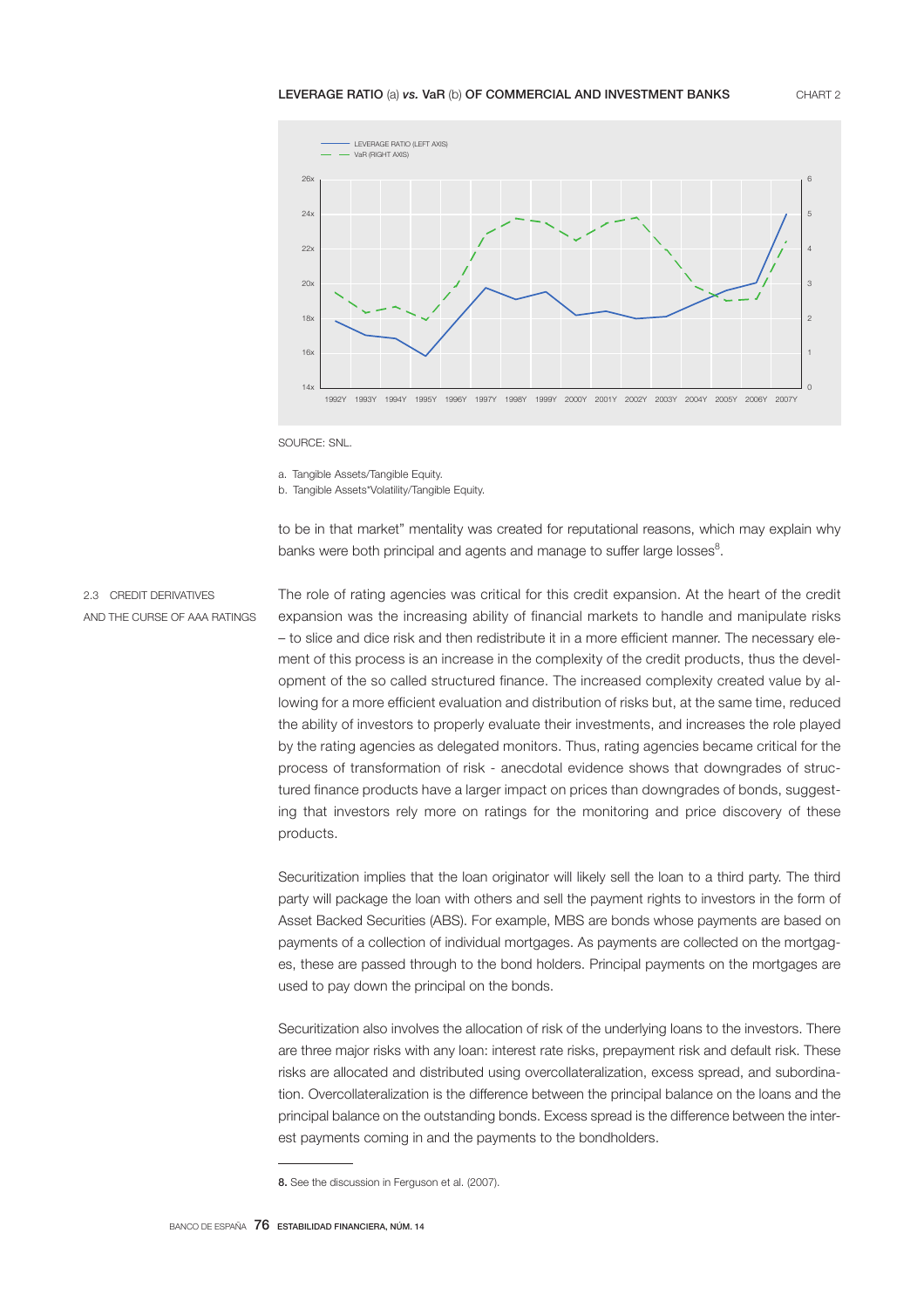The key innovation in structured credit is subordination, or tranching, which involves issuing different classes of bonds that differ in their bankruptcy priority. Senior bonds have bankruptcy priority, so that if the underlying loans default the first loses are taken by the subordinated classes – some structures have as many as 6 layers of subordination, facilitating the AAA rating for the most senior layer. These ABSs cover a wide range of loans, including mortgages, home equity loans, car and personal loans or corporate loans, and are typically monoline – that is, they include only one type of loan. In addition, they are typically pass-through instruments: the underlying assets are the flow of interest rate and principal payments.

The next step in the securitization process is re-securitization. Different types of ABSs are pooled and securitized in what is typically known as Collateralized Debt Obligations (CDOs). CDOs are like ABSs, with the only difference that the underlying assets are not flows, but bonds. Conduits and Structured Investment Vehicles are similar to CDOs, with the only difference that Conduits and SIVs finance themselves in short term markets (commercial paper markets) issuing Asset Backed Commercial Paper (ABCP) while CDOs issue longer term bonds. CDOs are typically high grade (average rating A) or mezzanine (average rating BBB), and purchase collateral diversified by issuer, collateral type and rating. CDOs allowed for a highly leveraged investment: through the purchase of equity in the transaction, the equity investor can gain leveraged exposure to 100 percent of the assets while dedicating only 3-5 percent of capital. At the same time, the AAA tranches were considered safe investments, with the only hidden downside that the value of a senior CDO tranche is a negative function of the correlation of the package of assets – it is the most exposed to systemic risk.

Pooling and tranching are the devices that allow for the process of transformation of risk. Pooling implies that the evaluation of the risk of a security depended on the whole loss distribution of the underlying asset pool which, because it included a menu of diversified assets assumed to have low cross-correlations of default, was lower than that of the individual underlying securities. Tranching allowed the creation of classes of securities whose rating is higher than the average rating of the underlying collateral. As we have indicated, the priority ordering of payments across tranches provided a critical source of credit enhancement: the most senior tranches are insulated from the average default risk of the asset pool through the absorption of losses of the lower (equity and mezzanine) tranches.

Thus, rating collateralized debt obligations (CDOs) requires attributing a probability of default to each obligor within the portfolio and involves assumptions concerning recoveries and correlated defaults of a pool of assets, thus combining credit risk assessments of individual collateral assets with estimates about default correlations and other modeling assumptions. Rating agencies use complex models to size the credit enhancement for a given CDO tranche and rating. The higher the complexity, the higher the model risk – therefore, an important part of the higher yield of these securities relative to equally rates single obligor securities is related to model risk. And model risk is highly vulnerable to time-variation in correlations and recovery rates, with correlations very likely to converge towards unity at times of stress. The real problem was the lack of good models for default correlation [(Duffie 2007) argues that the standard practice was to calibrate them to CDS tranches].

Due to the pooled nature of structured finance, and their inherent diversification, they were expected to have higher average ratings stability – in other words, the volatility of structured finance ratings is lower than for comparable corporate bonds, although the average number of notches per rating change is higher, reflecting the higher leverage. Therefore, ratings are changed less often but by more. And, even in their short history prior to August 2007, CDOs had an empirical ratio of downgrades to upgrades much higher than corporate bonds.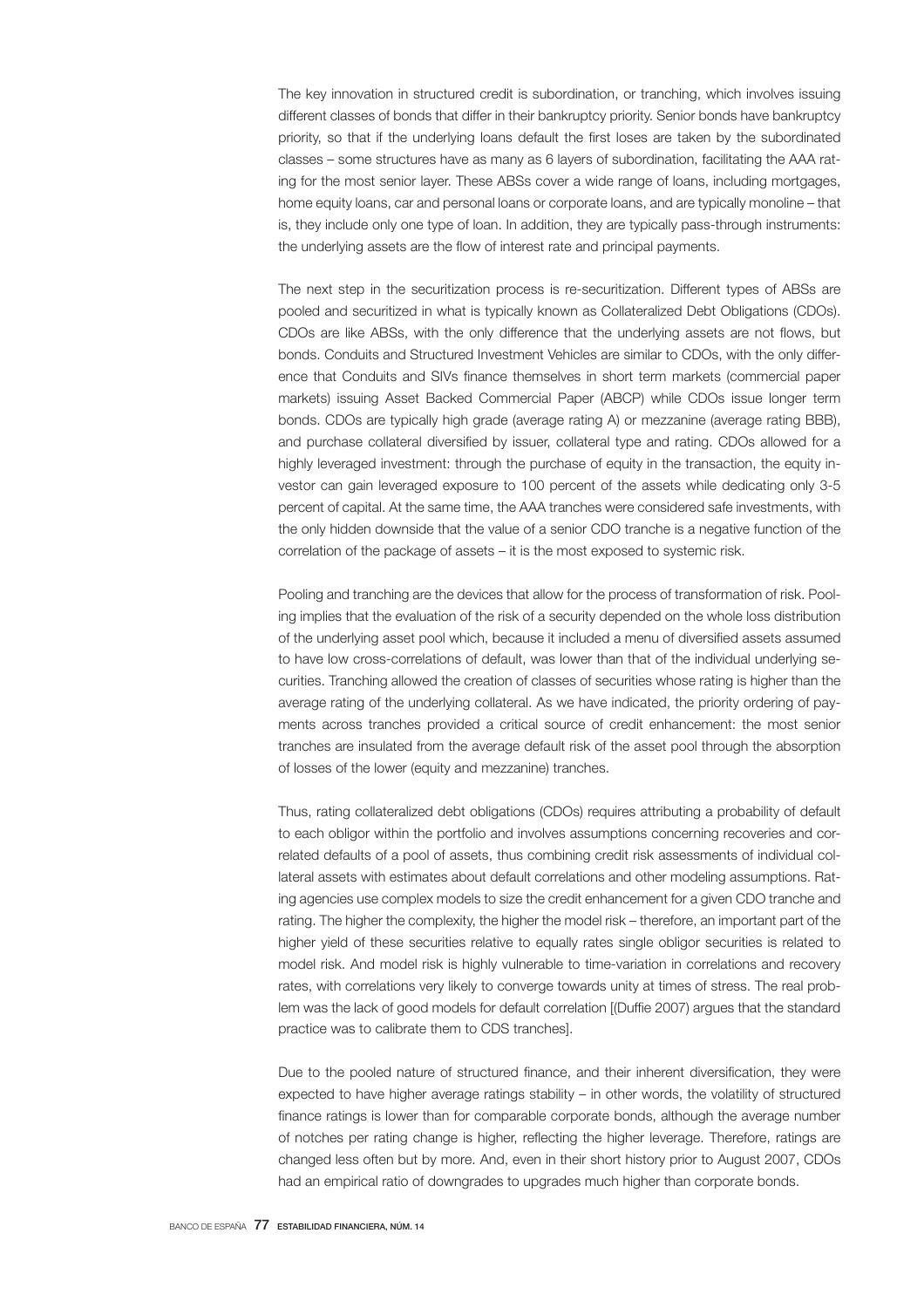The key conclusion is that, despite the apparently similar rating, an AAA CDO tranche did not have similar risk characteristics as a AAA corporate bond: average probabilities of default were similar, but the tails of the distribution were fatter for the CDO. In other words, their ratings were more stable but had a greater likelihood of tail events. Their stable rating history and higher yield made them a very attractive proposition for investors, but their higher leverage (note that a CDO security is, de facto, leveraged several times, with an equity tranche of only 5 percent) and exposure to tail risk made them a potentially very risky investment in times of market stress, especially when hit by a systemic shock. This apparent stability led investors to apply high levels of leverage to the AAA and super senior tranches – to extract a good return from a security that pays a small spread one has to apply a very large size – which turned out to be fatal when this stability broke down.

The case of the super senior ABS CDO tranches deserves special attention. Loses in Super Senior ABS CDO tranches, which were supposed to even safer than the AAA tranches, have represented the lion share of the losses of the crisis, as the key assumption that the junior tranches were large enough to absorb the losses proved to be wrong – and they were accumulated in size by the investment banks who created the CDOs as they was less demand for them and, in any case, were considered a "safe" investment.

The chronology of events is by now well known. Following several weeks of dismal news on US housing, negative news on the financial sector and a slow widening of risk spreads, on August 8 BNP Paribas announced that it would not be able to meet redemptions on two of its investment funds. This was the final straw that broke the camels' back: markets seized up and the ECB had to inject emergency funds into the market, with the Fed and other central banks following suit<sup>9</sup>. The first reaction back then was to characterize this as a liquidity crisis – some banks were having undue difficulties in securing funds in the interbank market, and thus central banks reacted by providing extra liquidity through open market operations. Many central bankers and academics started smiling with an "I told you so, there was so much excess liquidity, this was bound to happen", and adopted a tough anti-moral hazard stance. A few months later and many billions of dollars of extra liquidity injections, however, the situation in money and credit markets has not improved much. Central banks have added liquidity to a situation of already "excess liquidity" to tackle an apparent liquidity crunch, and yet nothing has got better. Perhaps it was not about liquidity, after all. In fact, events have demonstrated that the solvency of the global financial system was under severe threat. *3 The burst of the bubble*

3.1 DIAGNOSIS OF THE CRISIS – A VAR CRISIS This crisis represents the unraveling of the leverage build up described above. It can be described as a combination of reduction in the value of global collateral, deleveraging, reintermediation, and increase in risk aversion. And in order to fully understand that process, it is critical to understand the dynamics of Value at Risk (VaR). Financial intermediaries use VaR as a risk management technique. Essentially, the VaR measures the expected loss of a portfolio under normal circumstances. It is defined as the position size (S) times a measure of volatility (V) and divided by capital (K), thus VaR =  $(S^{\star}V)/K$ . The hypothesis is that financial institutions would want to stabilize the VaR – as we argued above, the decline in V and the increase in K during the upswing allowed financial intermediaries to increase S, increase their leverage. As the bubble burst, all the forces started to play in the opposite direction, in a self reinforcing vicious cycle.

When the US housing market started to slowdown and delinguencies started to raise, the value of many of the mortgage derivatives, especially those packaging the later vintages of

<sup>9.</sup> See Ubide (2007) for a discussion, from the view point of late September 2007, of the events.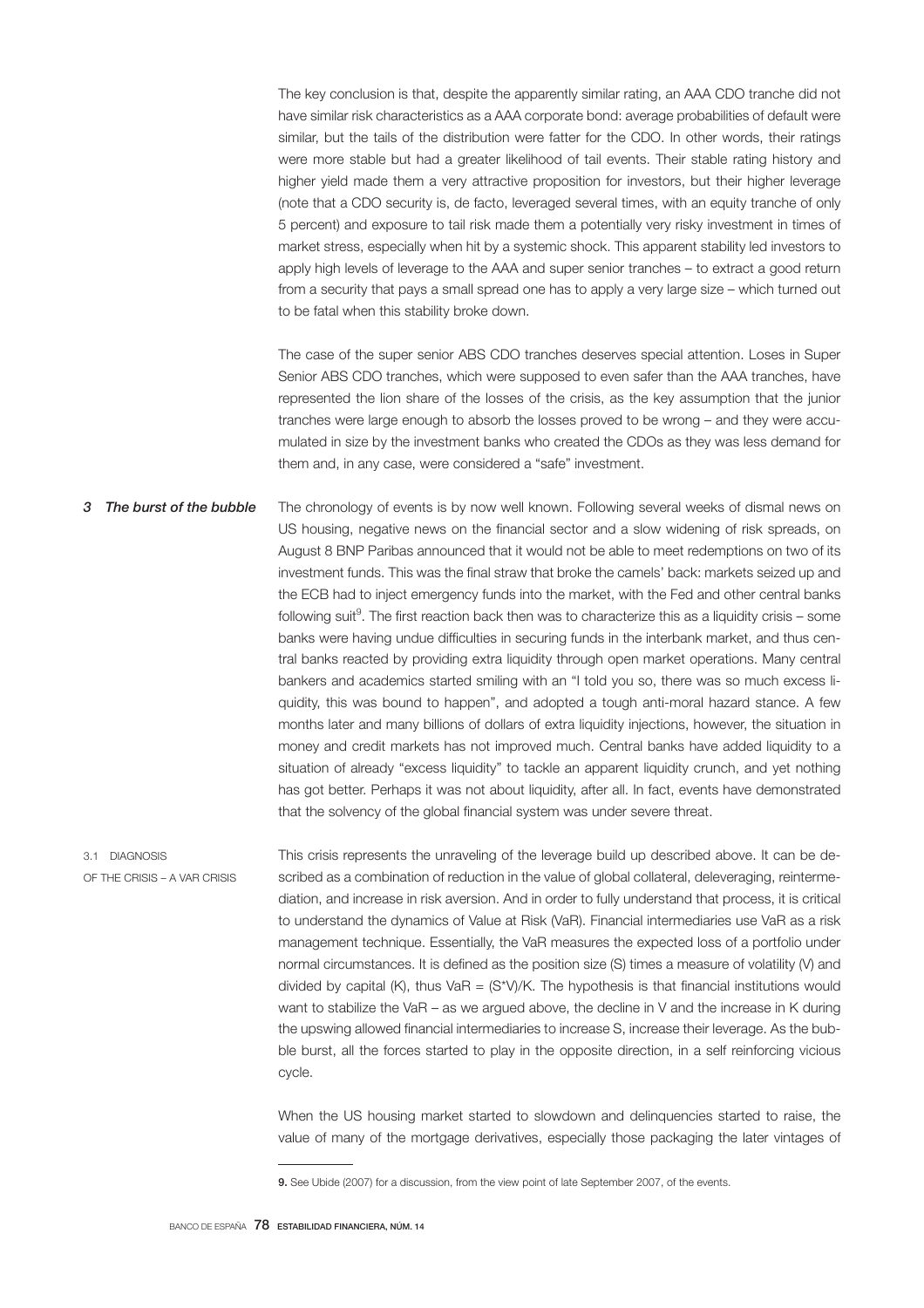

SOURCE: Bank of America.

subprime mortgages, had to be revised down. A local shock, the US housing crash, become global through the worldwide sales of mortgage derivatives. As a result, the wealth of US households declined and the holdings of assets of many financial market participants were marked down in value. Thus the value of both household and financial sector collateral declined.

Note that, for the financial intermediaries, this mark down happened in an abrupt way. Despite a steady deterioration of the fundamentals of the US housing market sine 2005, most of the mortgage derivatives had been kept in the books at face value – most of these derivatives were illiquid and rarely traded, and thus there were no available prices to mark them to market. As Chart 3 shows, the ABX index was very slow to react and was trading at par until mid 2007. Thus, what should have been a gradual downward revision of values that should have inhibited further leverage buildup took place in a drastic manner in the few months following the summer of 2007. In fact, it is telling that, when the two Bear Stearns hedge funds were going to be liquidated in July 2007, an auction was organized to sell the assets. This auction was suspended because, had it gone through, prices would have been created for many of these assets hitherto kept at par and thus banks and funds would have been forced to mark down to value their assets as a result. Price discovery was being avoided. But, in late 2007, the rating agencies engaged in sudden, massive downgrades of historically unprecedented proportions, and very drastic mark downs ensued<sup>10</sup>.

At the household level, the shock has been equally strong. By late 2007/early 2008, house prices have declined by 10 percent, according to the Case-Shiller index; foreclosures and repossessions had increased almost 100 percent with respect to the previous year; almost 9 million homeowners are estimated to have mortgage balances equal or greater than the value of their homes; almost 6 percent of all mortgages were delinquent, the highest in 23 years;

<sup>10.</sup> For example, Moody's downgraded 198 triple A-rated ABS CDO tranches. More than half of the downgrades exceeded 7 notches (Aaa to Baa1); 30 were downgraded 10 or more notches to below-investment grade; and one was downgraded 16 notches from Aaa to Caa1. To provide some reference, since 1970 Moody's has never downgraded a triple A-rated corporate bond more than six notches in a single step.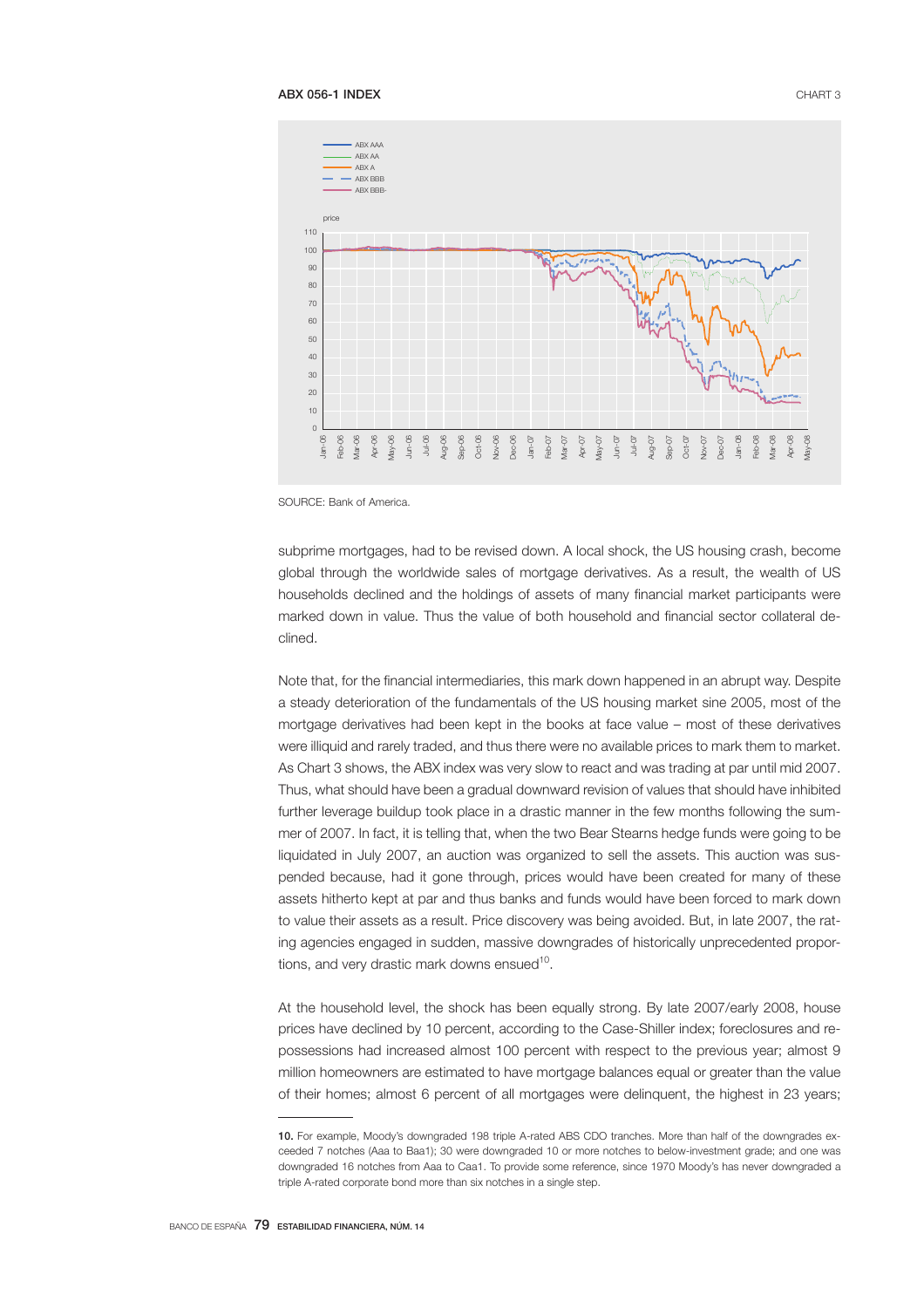and, for the first time since the records started in 1945, Americans' percentage of equity in their homes has fallen below 50 percent.

As discussed above, banks had been following strategies of holding AAA rated assets that yielded more than government bonds and could be financed at low rates in money markets. The crisis unveiled that, in order to free space in the balance sheets and further enhance profitability, many of these assets were held by banks off balance sheet – so as to lower the capital cost of holding these riskier assets – in the now well-known conduits and SIVs, funded by commercial paper issuance. As the CP market dried up and conduits and SIVs had to be brought into the balance sheet, the result was a realization that banks had too much leverage: the size of their balance sheet was higher than previously thought (thus increasing S in the VaR) and losses dented the banks' capital (thus reducing K in the VaR). Further complicating matters, many positions had been hedged using credit default swaps. As counterparty risk increases, the value of these CDSs declined and the hedge became less than perfect, thus further increasing the leverage<sup>11</sup>. Therefore, to stabilize the VaR, S had to be reduced: some assets had to be sold in order to reduce the leverage, which implies granting fewer loans and sometimes selling assets at any price – potentially creating firesales of assets and downward price spirals.

The role played by the insurance role of CDSs cannot be underestimated. Investment banks had been very active in the business of selling protection (CDS) for a fee, mostly to holders of ABS. It was a very profitable business, with the hope that the event they were insuring against, namely a sharp negative economic shock, probably associated with a hard landing in the US housing market, was a very low probability event. However, when the probabilities of loss started to rise, the insurers had to hedge their positions to cap losses, generating very strong selling pressures that can result – as it did - in non-linear asset price moves. In other words, the CDSs operate like put options, and they generate downside gamma selling pressures – with dynamics very similar to those of portfolio insurance that generated the 1987 stock market sell-off<sup>12</sup>.

The unexpected increase in delinquencies induced many market participants to think that, all of a sudden, the ratings supporting many of these credit derivatives were suspect and that all banks were potentially at risk, thus leading to a sharp increase in counterparty risk (see Chart 4). This created important dislocations in interbank markets and libor spreads have since remained very wide (see Chart  $5$ )<sup>13</sup>. From that point onwards, the appetite for complex derivatives plunged and a flight to simplicity ensued (see Chart 6). As a result, risk aversion and volatility increased and the demand for risky assets declined – thus increasing V in the VaR, and inducing a corresponding decline in S.

The reduced demand for risky assets implies that banks are less able to sell their loans and mortgages – and thus have to keep them in their balance sheets. There is therefore a substantial reintermediation of credit, with three consequences: first, banks may run into regulatory limits as their balance sheet suddenly expands; second, banks need more cash to service all these new commitments and become reluctant to lend just in case further surprises appear;

<sup>11.</sup> This is the key reason why the soundness of the monoline insurers became so critical at some point, they were key providers of CDS protection for many banks. 12. Gamma is the rate of change of the delta of an option with respect to the change of the price of the underlying asset. The delta of an option is the rate of change of the price of the option with respect to the change of the price of the underlying asset. Thus, gamma refers to the second derivative, and generates accelerated price changes. 13. As securitization dried up banks had to resort to corporate bond issuance for funding, but they refused to issue debt at higher spreads for cost and reputational reasons. Therefore banks increased their interbank lending as a transitory solution, shortening the maturity of their funding. This created tension in the interbank markets and led to the sharp widening of libor spreads.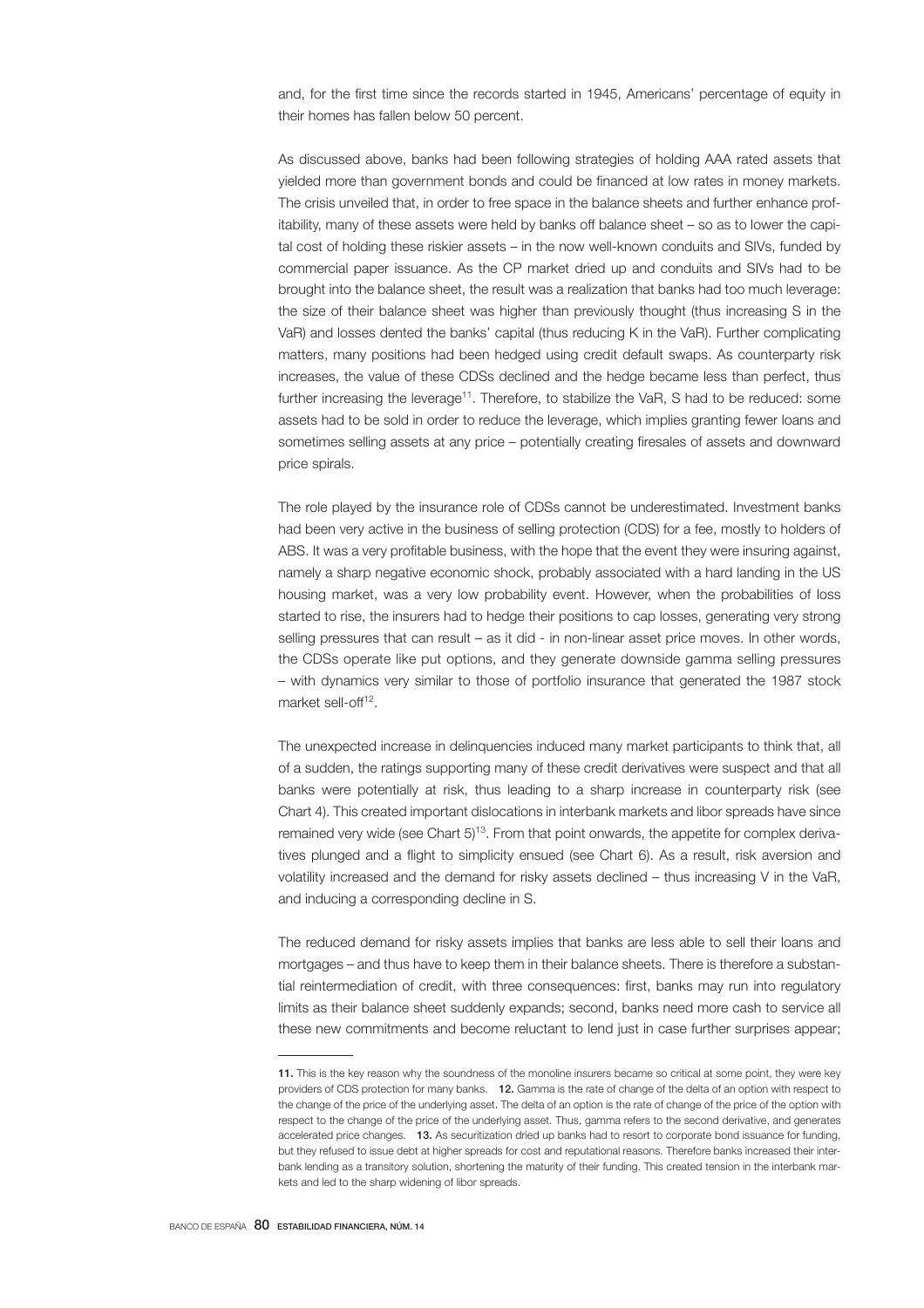#### TED SPREAD, 3 MONTH CHART 4



SOURCE: Bloomberg.

third, banks realize that everybody has increased its leverage and become reluctant to lend because counterparty risk has increased. In VaR terms, S increases more than desired. For these reasons, banks hoard cash and further reduce leverage, sharply increasing the procylicality of the financial system. As central banks inject liquidity, banks just accumulate more and more. The system is in a liquidity trap.

What is the right response from a risk management standpoint to a sudden decline in capital and increase in leverage, volatility and uncertainty? As the VaR increases (measured VaR at financial institutions has increased by 50-80 percent using recent volatility estimates, and up to 200 percent in the worst cases), risk managers have to reduce S – reduce positions dramatically – and, if possible, increase K, but this is difficult and costly at times of financial stress. Thus, financial intermediaries reacted to the crisis by engaging in capital preservation strategies and become extremely cautious. Instead of multiplying credit, banks are restricting credit, creating a strongly contractionary force in the economy. The negative financial accelerator is at play.

In addition to losses that have led to capital preservation strategies, banks have been hit with funding shortages. Three main sources of funding stress have been clogging the balance sheets: warehoused portfolio of mortgages and HY bonds; leveraged loans that had not been able to syndicate; and backstop liquidity lines to SIVs/conduits that had to be executed, in many cases for reputational reasons. The increase in counterparty risk amplified the funding crunch, which materialized in several forms, including margin calls, higher haircuts on securities (even on Treasuries), inability to roll over short term paper, or redemptions at investment funds. In general, banks were facing a standard maturity mismatch problem, funding increasing portions of long term assets with short term funds. As the funding crunch intensified, banks increased their precautionary levels of funding, thus compounding the problem. This increasing reliance in short term funds and wholesale funding made the system very vulnerable to a "market run", as it happened – with Northern Rock in the UK and Bear Stearns in the US being extreme cases.

The process of loss recognition is likely to be long lasting because the "true" value of the underlying assets, subprime loans, is not going to be known for a long time. As the US housing market continues to deteriorate and house prices decline, the estimates of the potential total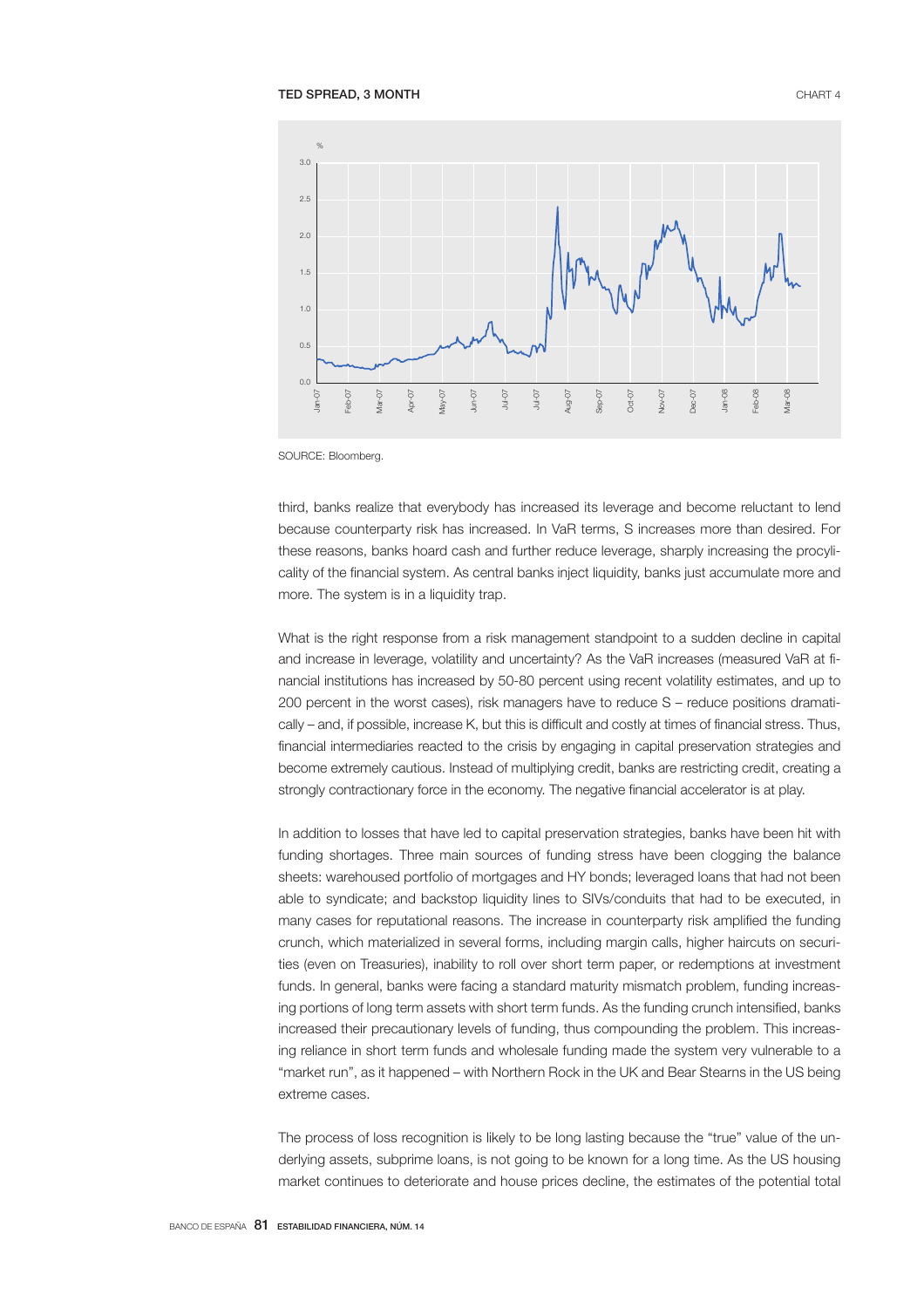## **LIBOR SPREADS** CHART 5



SOURCE: Bloomberg.



SOURCE: Bloomberg.

decline in house prices are revised upwards and the potential total losses for the global financial sector are thus being revised upwards. Estimates started around 100 billion USD and are now approaching a trillion USD, of which over 200 billion have been recognize as of April 200814. In addition, valuation is very difficult, as many of these credit derivatives are highly illiquid and demand has dried up, and therefore there are no market prices (thus the proliferation of 20/90 situations, assets for which there is a 20 bid and 90 offer), or prices have overshot to the point of implying truly disastrous scenarios. In this environment, the question of what the "right" price is to mark to market a portfolio of such assets becomes critical, and auditors, supervisors, bankers and market participants may have very different views, leading to calls for a suspension of mark to market accounting. Until the US housing market finds a bottom and estimates of loses can be made with more confidence, uncertainty about the soundness of the banking sector is likely to persist.

<sup>14.</sup> See IMF (2008).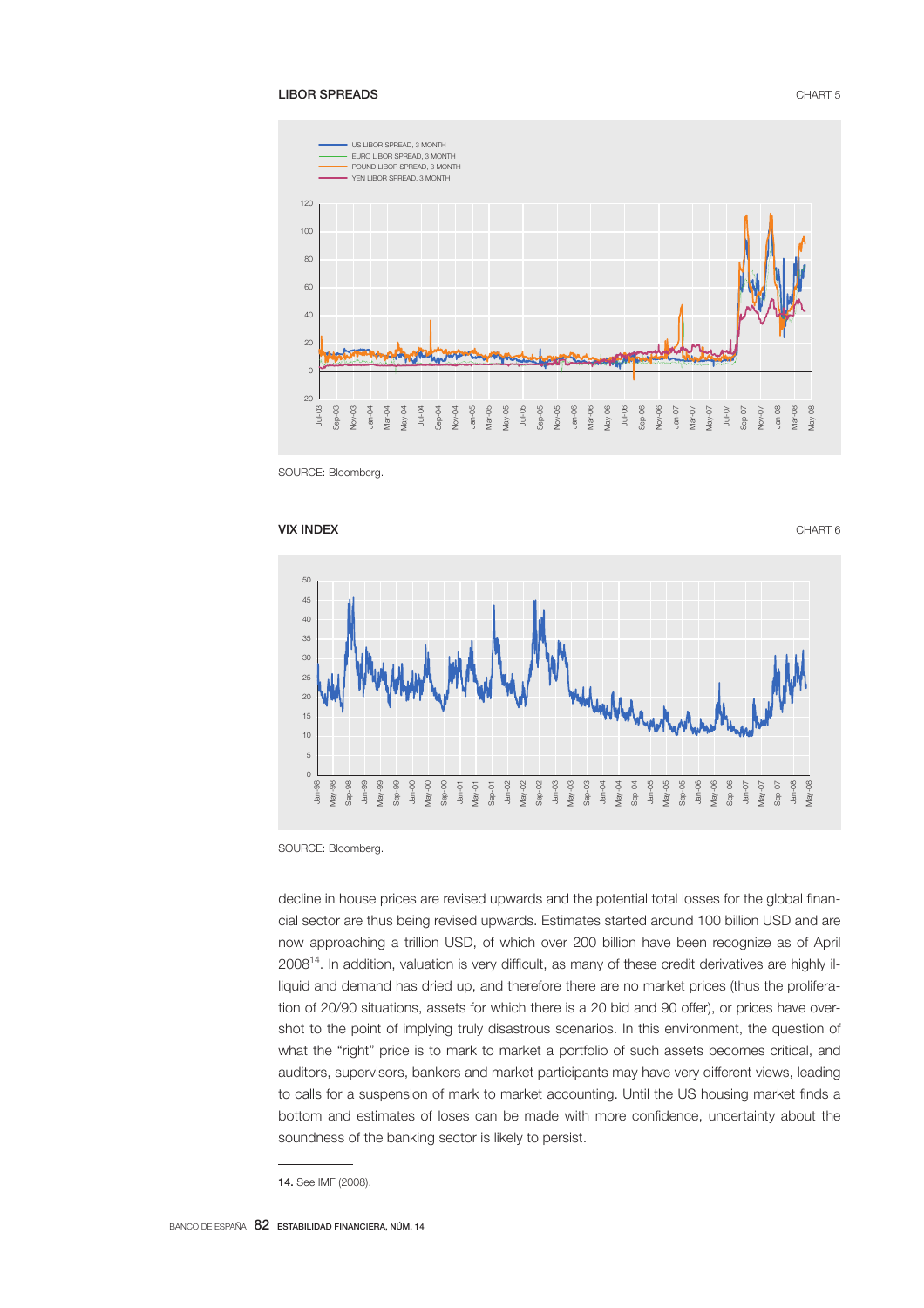*4 Policy responses and implications*

In a nutshell, this crisis is the result of a risk management failure at multiple levels. At the supervisory and regulatory level for allowing the deterioration of underwriting standards and the excessive buildup of leverage, at the banking level for failing to perform due diligence on the structured credits that they were intermediating and for failing to engage in a comprehensive approach to risk management that contained the short volatility strategies, no matter how profitable they may have been. Clearly, some risk managers did not understand how costly, in terms of potential risks, these profits were (see Chart 6). And, needless to say, the rating agencies failed to perform their role of evaluators of assets.

There are several policy implications of this episode. First, this crisis was not primarily the result of interest rates being too low. For any given risk free rate, banks can always choose which level of leverage to run, and it is now clear that banks chose, in some countries, to run highly leveraged portfolios. The way to stop this leverage buildup would have been tighter supervisory control, not higher interest rates. It has been the quality, not the quantity of credit, what has created this crisis. In fact this leverage problem has occurred in countries with very different monetary policy approaches to asset prices and different monetary policy stances. The phenomenon of subprime mortgages was a function of weak underwriting standards and excess demand for the asset class, not of low interest rates<sup>15</sup>. Whether these exposures were on or off balance sheet is a critical determinant of where the surprises are, and that is a supervisory failure, not a monetary policy failure. The debate of monetary policy and asset prices suggests that monetary policy should deal with two objectives, price stability and financial stability, but we know that tackling two objectives with one instrument is not an efficient arrangement. Monetary policy should ensure price stability, macro prudential supervision should ensure that risk management at the financial institutions' level is appropriate, and both should work together. The debate of whether monetary policy should take asset prices into account and lean against the wind was thus focusing on the wrong problem and demanding too much from one instrument. An extra 50 bp increase in interest rates here or there would have not precluded the deterioration of underwriting standards. It looks as if policy makers have been looking under the wrong lamppost.

In this respect, the case of Spain, a country with one of the most overvalued house markets by some metrics and one of the loosest monetary policy stances (it has enjoyed negative real interest rates for many years now), is illuminating. It has little or no subprime problems and its financial sector has not engaged, as far as it is known, in the leverage buildup that is at the heart of the current crisis. The Bank of Spain simply did not allow a deterioration of underwriting standards in the mortgage market – despite heavy use of securitization<sup>16</sup> – and forced banks to keep the SIV on balance sheet, and thus remain properly capitalized. In addition, it implemented a system of statistical provisioning to lower the procyclicality of capital ratios that implies that, now that the crunch is taking place, Spanish banks have provisions worth about 200 percent of risks, compared to barely above 50 percent in the rest of the G7. It shows that the right macro prudential settings can offset a given stance of monetary policy.

Second, monetary policy must adopt a multi-pronged approach with a risk targeting strategy. The different responses of the different central banks to the crisis have been telling. In one extreme, the Bank of England adopted a very tough approach to liquidity provisions, relying on its standing facilities until December 2007, when it expanded the menu of collateral accepted at the money market operations. In the other extreme, the ECB already had a very wide menu

<sup>15.</sup> See Mian and Amir (2008) for a very detailed microeconometric analysis of the mortgage markets in different US States which supports this point. 16. An important reason why underwriting standards help up may be that Spanish banks used securitization as a funding technique not as a risk management technique, keeping the equity tranche in their balance sheets.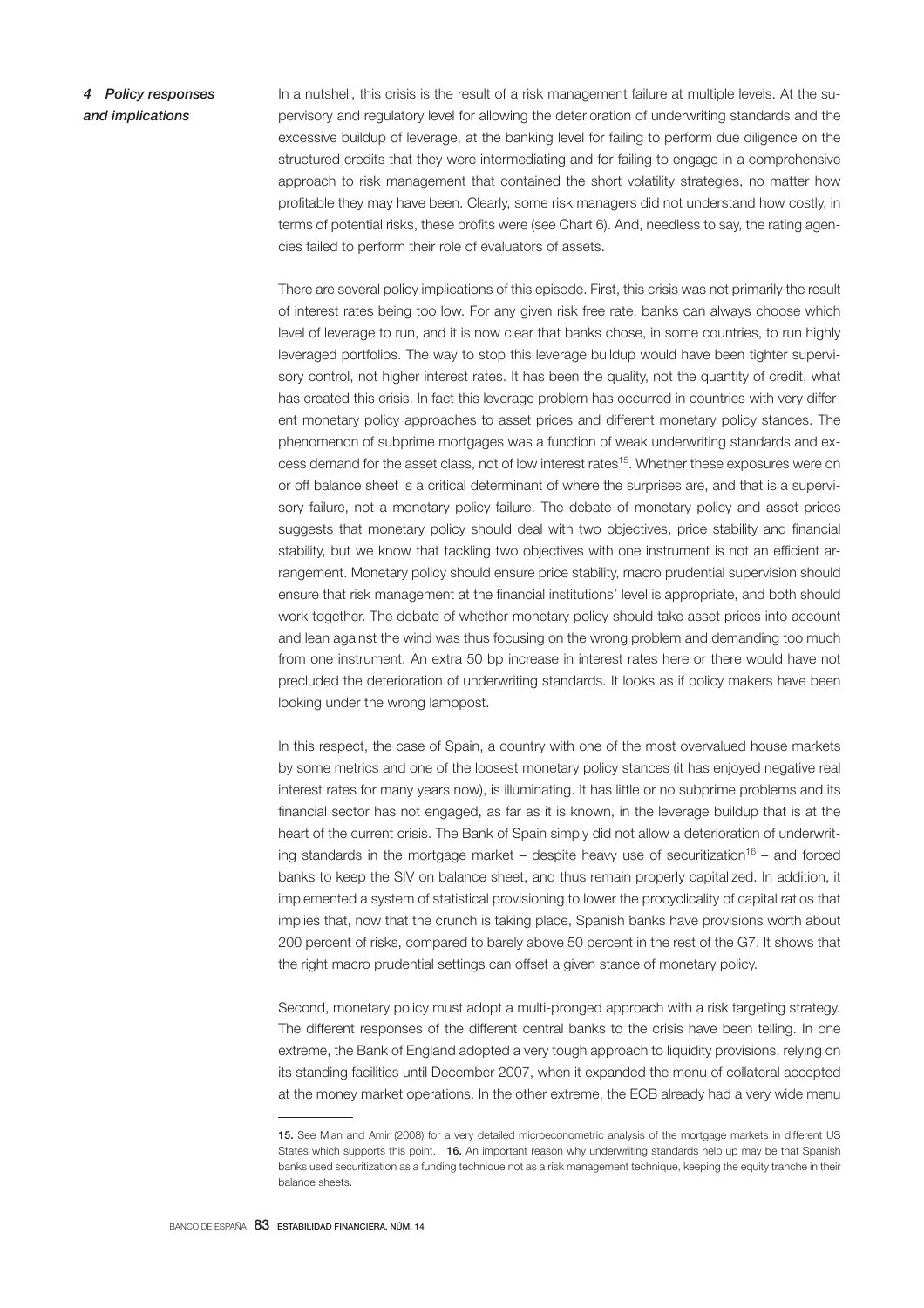# **BANK PROFITS** *vs.* TANGIBLE LEVERAGE RATIO OF LARGE U.S. **CHART 7** COMMERCIAL AND INVESTMENT BANKS



SOURCE: SNL.

of collateral and actively managed the provision of liquidity by extending the maturity of the funding. The Fed stayed somewhere in between, cutting rates drastically, including at the discount window, but only reluctantly expanding its liquidity operations to accept a wider set of collateral, extend maturities and include the investment banks17. In some sense, the Fed has converged towards the ECB model, expanding the range of counterparties in its liquidity operations – the primary dealer system has proved to be very rigid at times of extreme funding pressures – extending the terms and increasing the amount of risk it takes on the balance sheet. Critically, that is what is needed in periods of sudden and extreme risk aversion and rapid deleveraging, central banks have to inject risk in the system by taking risk into their balance sheets. In other words, central banks have to stabilize risk aversion as the means towards price stability. The Fed's opening of the discount window to primary dealers appears to have been effective in this regard, putting a bottom on the probability of default of banks. The next step, if secondary mortgage markets remain closed and the overhang of MBS continues to clog balance sheets, should be a long term swap – say one or two years – that removes MBSs from the banks' balance sheets and allows them to return to their business of lend $ing<sup>18</sup>$ .

Third, moral hazard has to be dealt with during the upside rather than during the downside. It is clear that, from a political standpoint and especially if the asset is housing, it is very difficult to adopt anti-moral hazard policies when asset prices are spiraling downwards – and even more if the poorer classes of the population are affected, as it is the case with the subprime problem in the US. It is also clear that in today's integrated capital markets, with bank's business model heavily exposed to liquidity runs, the system is more resilient to small shocks but more fragile to big shocks, and thus considerations of "too big or too many to fail or to unwind in an orderly fashion" have become more prominent – in other words, the distinction between liquidity and solvency is becoming thinner, for this episode has shown that banks

<sup>17.</sup> See Federal Reserve Bank of New York (2008) for a discussion of all actions undertaken so far on the liquidity front. 18. There are three steps in the resolution of any banking crisis: close the bad banks, recapitalize the good banks, and remove the non performing loans from the balance sheets of the banks so that they can devote their time and energy to new lending. The first two steps are happening, the third one is not. Removing the MBS for the balance sheets would be akin to temporarily "suspending" mark to market until the US housing market finally finds a bottom and MBSs can be valued accordingly.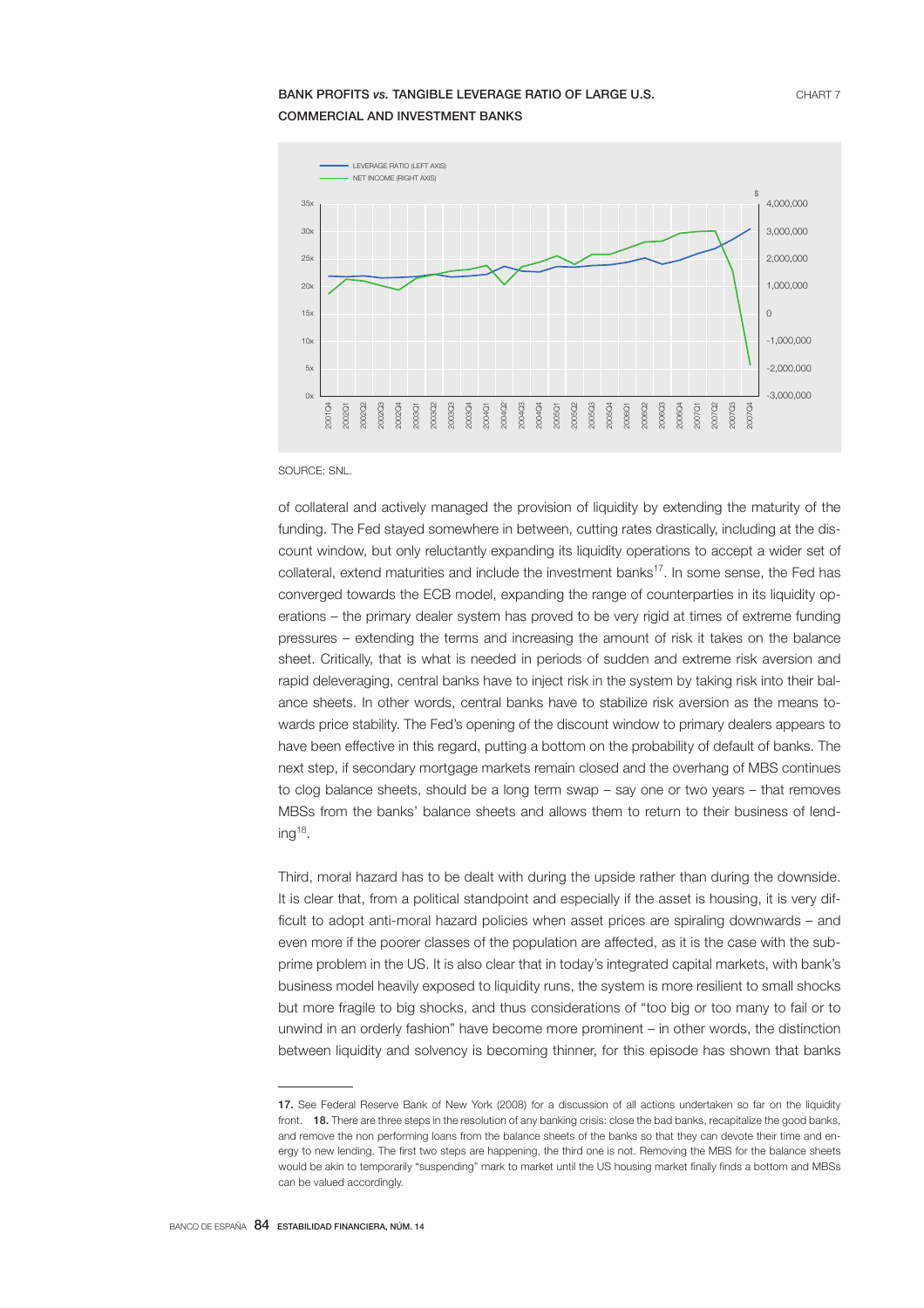currently can't easily stand liquidity crunches. Past historical examples<sup>19</sup> and the rescue of Bear Stearns show that, in general, moral hazard becomes secondary when the stakes are high. In the Bear Stearns case, equity holders did suffer but creditors were made whole by the rescue.

The corollary of these conclusions is that all systemically important banks should be under tighter control by central banks. The principle, included in Treasury Secretary's Paulson proposal, that only banks enjoying an ex-ante explicit government guarantee should be tightly regulated is clearly inadequate, for the rescue of Bear Stearns and the opening of the discount window to investment banks makes clear that investment banks did enjoy an ex-post government guarantee – and, as the evolution of the banks' CDS shows, markets interpreted those moves as reducing sharply the default risk of investment banks. In other words, despite multiple denials, markets understand that all investment banks bigger than Bear Stearns are too big to fail. The concept of "constructive clarity", introduced last year by the Swiss National Bank – whereby systemically important banks discuss, ex ante, contingency plans with the authorities for the event of episodes of financial stress – should become the rule rather than the exception. With it should come a tighter supervisory control that prevents a repetition of the excessive leverage buildup and thus includes bigger capital cushions, tighter controls on risk management structures, stricter stress testing that incorporates recent events (when so many 10 and 20 sigma events happen, perhaps they are not 20 sigma events, perhaps the underlying distribution is wrong), and the elimination of incentives to manufacture "loans for sale" (by providing incentives for the issuance of covered bonds instead of MBSs)<sup>20</sup> All of this should be possible within the framework of Basle II, it is up to supervisors to be determined and demand it. In addition, serious consideration should be given to statistical provisioning methodologies that reduce the procyclicality of the system.

An important issue to consider is the symmetry of these actions. At the moment forbearance with capital standards, suspension of mark to market accounting, and increased risk taking by central banks are all considered "creative" ways to support monetary policy. However, during previous upswings there has always been heavy criticism against similar measures, for example increases in margins on futures trading, on the basis that this is a rough instrument and would interfere with market pricing. The buildup of this crisis and its aftermath strongly suggest that, as we argue above, macroprudential policy has to be active also during the upswing with an objective of, together with monetary policy, stabilize risk aversion. Moving from mark to market to "over the cycle" marking opens another set of problems, but policy makers need to be symmetrical in order to create the right set of incentives.

Finally, this experience has shown that supervision of systemically important institutions should be inside the central bank, as the state of the balance sheets provides critical information for timely decision making at times of stress – and the important failures have happened in countries where supervision is outside the central bank. In fact, the old argument that central banks should not be supervisors because they would, at times, prioritize financial stability over inflation has been turned over its head in this crisis. Thus, in the euro area the supervision of the large, systemically important banks, should be transferred to the ECB.

<sup>19.</sup> The events during the 1997 Asian crisis are illuminating. At the time, the theory was that bank deposit guarantees should always be limited to avoid moral hazard. The IMF went to Indonesia and announced the closure of several banks – and a bank run ensued. From that moment, the orthodoxy changed: first declare a blanket deposit guarantee, then announce a bank restructuring process – one wonders why this lesson was not applied in the Northern Rock case in the United Kingdom. 20. Mortgages backing covered bonds remain in the balance sheet of the banks, while in the case of MBS the mortgages are transferred to SIVs. Thus banks has to allocate capital for the mortgages even if they issue covered bonds, ensuring higher underwriting.